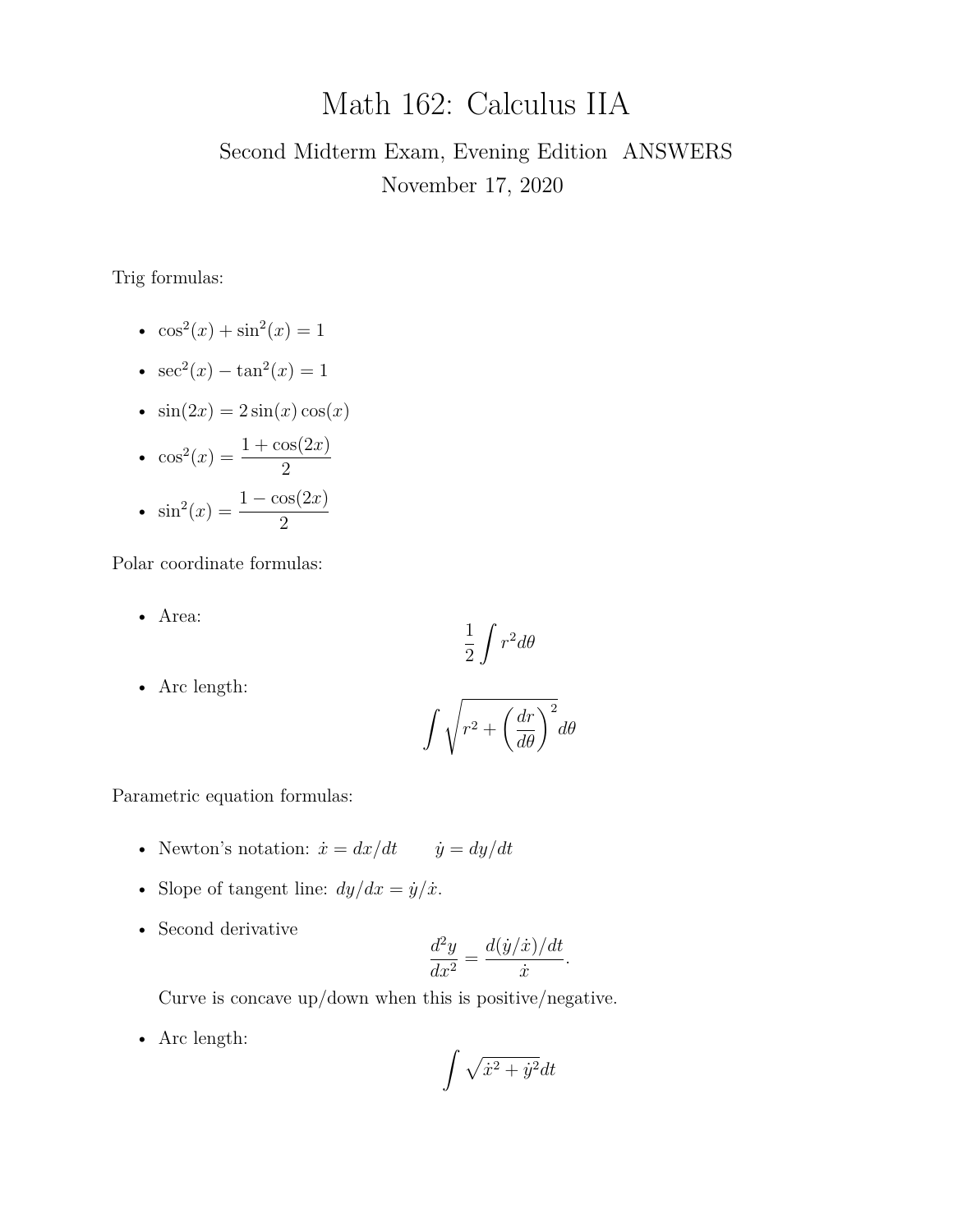**1. (25 points)** Compute the area inside the polar curves  $r = 1, r = \cos(\theta)$  and  $r =$  $\sin(\theta)$ .



**Solution:** The region occurs in the first quadrant, which is the interval  $\theta$  in  $[0, \frac{\pi}{2}]$  $\frac{\pi}{2}$ . The first  $\theta$  where two of the functions intersect is where  $1 = 2\sin(\theta)$ , or  $\theta = \frac{\pi}{6}$  $\frac{\pi}{6}$ . For  $\theta$ in  $[0, \frac{\pi}{6}]$  $\frac{\pi}{6}$ , the region is bound by the function  $r = 2\sin(\theta)$ . The next  $\theta$  where 2 of the functions intersect is where  $1 = 2\cos(\theta)$ , or  $\theta = \frac{\pi}{3}$  $\frac{\pi}{3}$ . For  $\theta$  in  $\left[\frac{\pi}{6}\right]$  $\frac{\pi}{6}, \frac{\pi}{3}$  $\frac{\pi}{3}$ , the region is bound by the function  $r = 1$ . For  $\theta$  in  $\left[\frac{\pi}{3}\right]$  $\frac{\pi}{3}, \frac{\pi}{2}$  $\frac{\pi}{2}$ , the region is bound by the function  $r = 2\cos(\theta)$ . So the area of this region is

$$
\frac{1}{2} \int_0^{\frac{\pi}{6}} (2\sin(\theta))^2 d\theta + \frac{1}{2} \int_{\frac{\pi}{6}}^{\frac{\pi}{3}} (1)^2 d\theta + \frac{1}{2} \int_{\frac{\pi}{3}}^{\frac{\pi}{2}} (2\cos(\theta))^2 d\theta
$$

$$
= \int_0^{\frac{\pi}{6}} 1 - \cos(2\theta) d\theta + \frac{1}{2} \int_{\frac{\pi}{6}}^{\frac{\pi}{3}} 1 d\theta + \int_{\frac{\pi}{3}}^{\frac{\pi}{2}} 1 + \cos(2\theta) d\theta
$$

$$
= \left[\theta - \frac{\sin(2\theta)}{2}\right]_0^{\frac{\pi}{6}} + \left[\frac{\theta}{2}\right]_{\frac{\pi}{6}}^{\frac{\pi}{3}} + \left[\theta + \frac{\sin(2\theta)}{2}\right]_{\frac{\pi}{3}}^{\frac{\pi}{2}}
$$

$$
= \frac{\pi}{6} - \frac{\sqrt{3}}{4} + \frac{\pi}{6} - \frac{\pi}{12} + \frac{\pi}{2} - \frac{\pi}{3} - \frac{\sqrt{3}}{4}
$$

$$
= \frac{5\pi}{12} - \frac{\sqrt{3}}{2}.
$$

# **2. (25 points)**

Let  $C$  be the upper half of the circle centered at the origin with radius 6. The arc on C between  $(0, 6)$  and  $($ √  $(11, 5)$  is rotated about the x-axis to produce a surface S. (a) (15 points) Use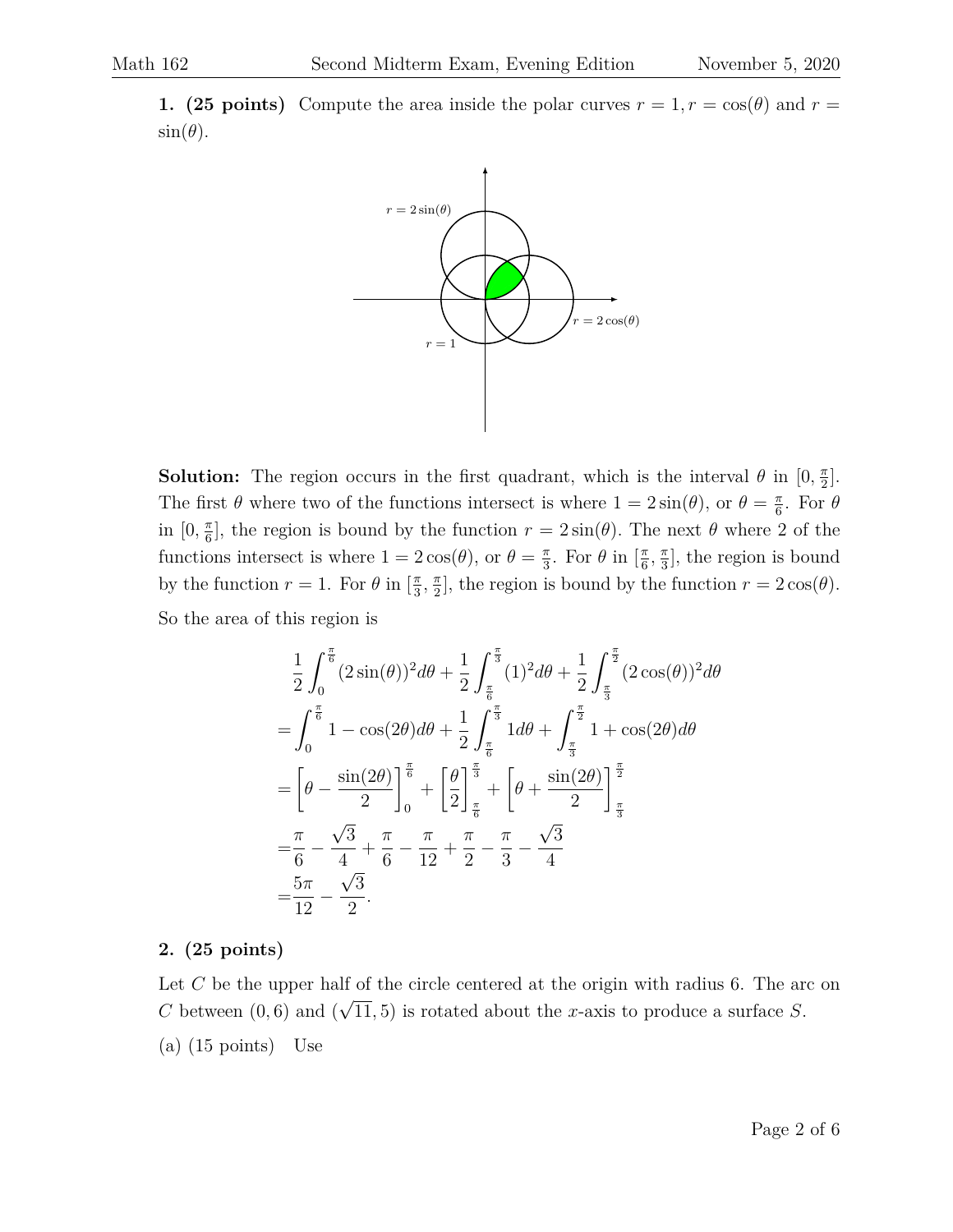

Figure 1:

$$
ds = \sqrt{1 + \left(\frac{dy}{dx}\right)^2} dx
$$

to find the surface area.

### **Answer:**

The formula for C is  $y =$ √  $36 - x^2$ . Then

$$
S = \int_0^{\sqrt{11}} 2\pi y \sqrt{1 + \left(\frac{dy}{dx}\right)^2} dx
$$
  
= 
$$
\int_0^{\sqrt{11}} 2\pi \sqrt{36 - x^2} \sqrt{1 + \left(-\frac{x}{\sqrt{36 - x^2}}\right)^2} dx
$$
  
= 
$$
\int_0^{\sqrt{11}} 2\pi \sqrt{36 - x^2} \sqrt{\frac{36}{36 - x^2}} dx
$$
  
= 
$$
\int_0^{\sqrt{11}} 12\pi dx
$$
  
= 
$$
12\sqrt{11}\pi
$$

(b) (10 points) Consider the same surface as in part (a). This time, use

$$
ds = \sqrt{1 + \left(\frac{dx}{dy}\right)^2} dy
$$

to find the surface area.

### **Answer:**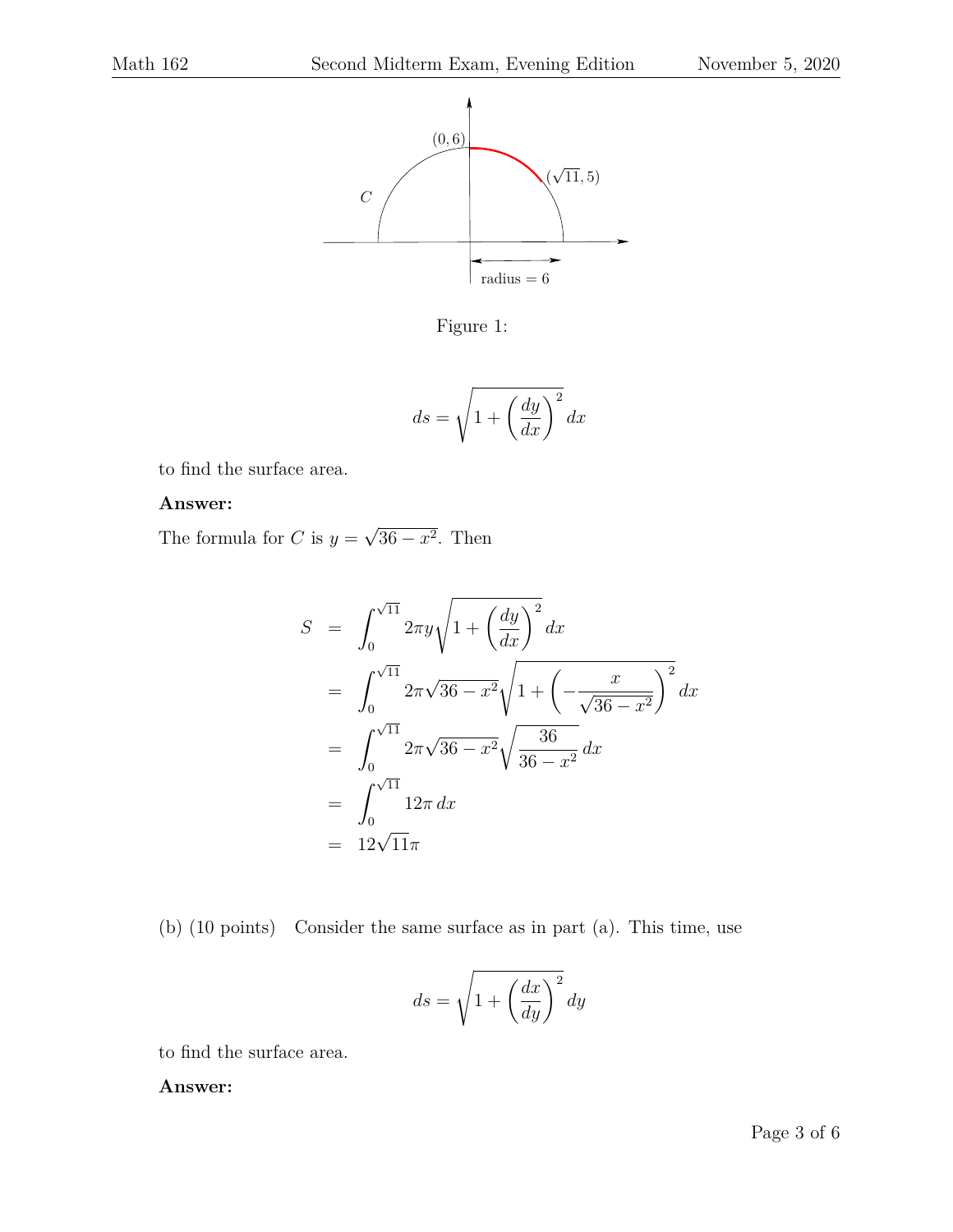Since the arc lies on the right half of C, we use the formula  $x = \sqrt{36 - y^2}$ , so that

$$
S = \int_5^6 2\pi y \sqrt{1 + \left(\frac{dx}{dy}\right)^2} dy
$$
  
= 
$$
\int_5^6 2\pi y \sqrt{1 + \left(-\frac{y}{\sqrt{36 - y^2}}\right)^2} dy
$$
  
= 
$$
\int_5^6 2\pi y \sqrt{\frac{36}{36 - y^2}} dy
$$
  
= 
$$
\int_5^6 12\pi y \frac{1}{\sqrt{36 - y^2}} dy
$$

Make the substitution  $u = 36 - y^2$ , so that

$$
-du = 2y \, dy, \quad \text{when} \quad y = 5, u = 11, \quad \text{when} \quad y = 6, u = 0.
$$

The integral becomes

$$
S = -\int_{11}^{0} 6\pi \frac{1}{\sqrt{u}} du
$$
  
=  $\int_{0}^{11} 6\pi \frac{1}{\sqrt{u}} du$   
=  $12\pi \sqrt{u} \Big|_{0}^{11}$   
=  $12\sqrt{11}\pi$ 

### **3. (25 points)**

Consider the parametric curve (an astroid or 4 pointed hypocycloid)  $x = \cos^3(t)$ ,  $y = \sin^3(t), t \in [0, 2\pi].$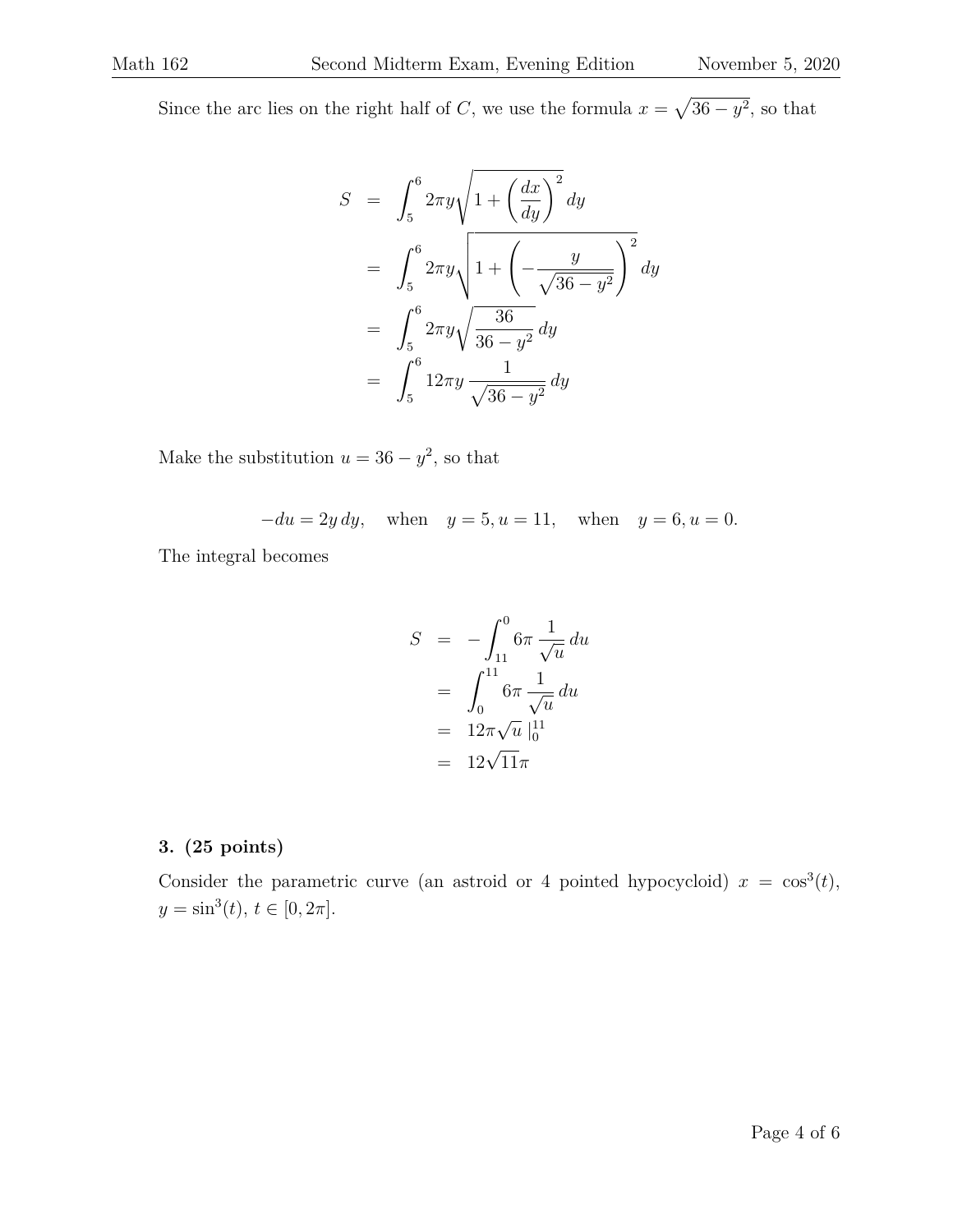

(a) (9 points) At what points is the tangent horizontal or vertical?

#### **Answer:**

We have

$$
\begin{array}{rcl}\n\frac{dx}{dt} & = & -3\sin t \cos^2 t \\
\frac{dy}{dt} & = & 3\cos t \sin^2 t \\
\frac{dy}{dx} & = & -\frac{\cos t \sin^2 t}{\sin t \cos^2 t} = & -\tan t\n\end{array}
$$

The tangent line is horizontal when this derivative is 0, namely when  $t = 0$  and  $t = \pi$ . The tangent line is vertical when the derivative is undefined, namely at  $t = \pi/2$  and  $t = 3\pi/2$ . (b) (8 points) At what points does it have slope  $\pm 1$ ?

#### **Answer:**

The slope of the tangent line is  $\pm 1$  when  $t = \pi/4$ ,  $3\pi/4$ ,  $5\pi/4$  and  $7\pi/4$ .

(c) (8 points) Find the equation of the form  $y = mx + b$  for the tangent at  $t = \frac{\pi}{4}$  $\frac{\pi}{4}$ .

#### **Answer:**

At  $t = \pi/4$  we have  $x = y =$ √  $2/4$  and  $dy/dx = -1$ , so the equation for the tangent line is

$$
\frac{y - \sqrt{2}/4}{x - \sqrt{2}/4} = -1
$$
  
\n
$$
y - \sqrt{2}/4 = -(x - \sqrt{2}/4)
$$
  
\n
$$
= -x + \sqrt{2}/4
$$
  
\n
$$
y = -x + \sqrt{2}/2.
$$